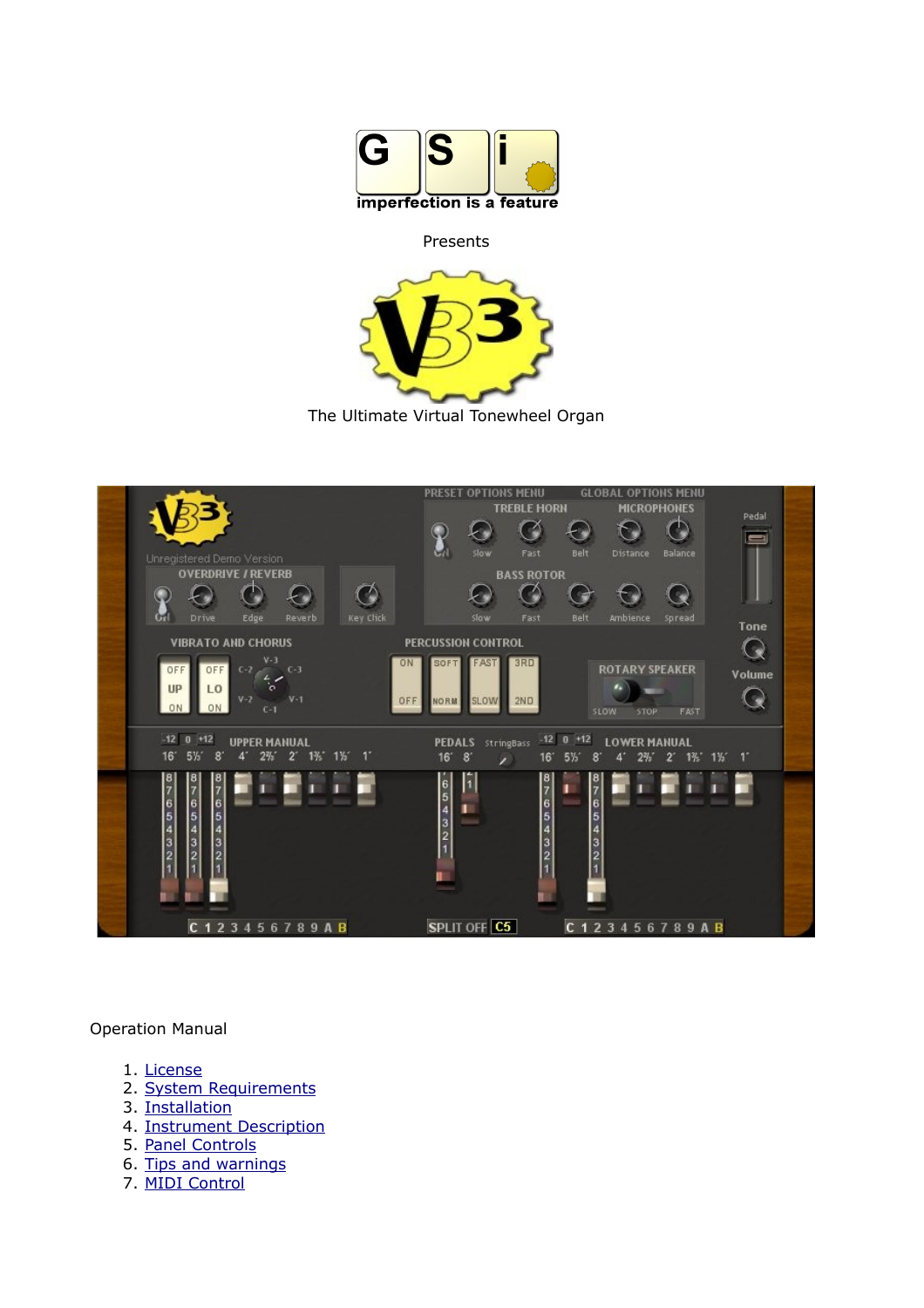#### <span id="page-1-0"></span>**License**

VB3 version 1.2.1, copyright Guido Scognamiglio - SoundFonts.it - June 2008

LICENSE TERMS FOR SoundFonts.it SOFTWARE

This is a license agreement between "SoundFonts.it" (hereinafter referred to as "the software supplier") and You (hereinafter referred to as "the user").

The software is provided to the user "as is". The software supplier makes no warranties, either express or implied, with respect to the software and associated materials provided to the user, including but not limited to any warranty of fitness for a particular purpose. The software supplier does not warrant that the functions contained in the software will meet your requirements, or that the operation of the software will be uninterrupted or error-free, or that defects in the software will be corrected.

The software supplier does not warrant or make any representations regarding the use or the results of the use of the software or any documentation provided therewith in terms of their correctness, accuracy, reliability, or otherwise. No information or advice given by the software supplier shall create a warranty or in any way increase the scope of this warranty.

The software supplier is not liable for any claims or damages whatsoever, including property damage, personal injury, intellectual property infringement, loss of profits, or interruption of business, or for any special, consequential or incidental damages, however caused.

The user is not allowed to distribute the program. Further, the user may not modify, the user may not decompile and the user may not debug the software. The user may use the program on any computer he or she personally own.

This product is a shareware. You may use the unregistered version at no charge for an evaluation period of 30 days only. To continue to use the software beyond the 30-day evaluation period, you must register it.

By using this software, you agree the above statements.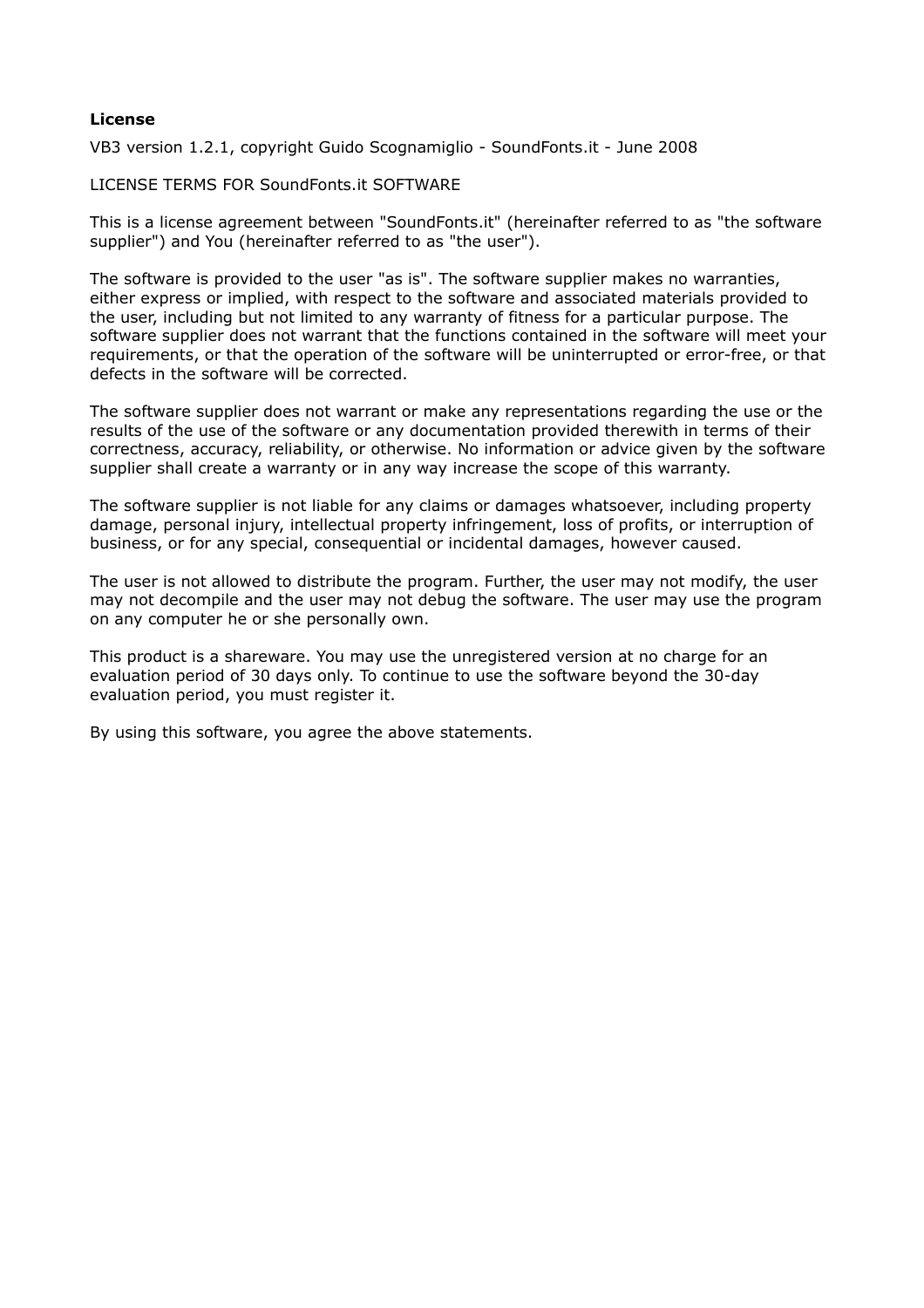# <span id="page-2-1"></span>**System Requirements**

Minimum System Requirements:

- Microsoft Windows 98se/ME/2000/XP
- Intel Pentium 3 @ 500 MHz or AMD Athlon @ 500 MHz
- 256 Mb of RAM
- 4 Mb of free disk space
- An ASIO compatible sound card
- A 61 keys MIDI keyboard

Recommended System Requirements:

- Microsoft Windows XP
- Intel Pentium 4 Dual Core @ 3000 MHz or AMD Athlon @ 3000 MHz
- 1 Gb of RAM
- 10 Mb of free disk space
- An ASIO compatible sound card with near-zero latency
- Two 61 keys MIDI keyboards and an expression pedal

VB3 is a VST plug-in, and needs a VST host application to run. We recommend [EnergyXT](http://www.energy-xt.com/) or [Hermann Seib's VSThost / SAVIhost.](http://www.hermannseib.com/english/vsthost.htm) And if you want to experience the feeling of playing "the real thing", you should have at least two 61 keys MIDI keyboards, better with "waterfall" keys, stacked one on top of the other, an expression pedal and at least a drawbar controller. Or if you have a digital dual manual organ console you can map all of its physical controllers to VB3's controls using third party applications like [MIDI-OX](http://www.midiox.com/) and/or [Bome's MIDI Translator](http://www.bome.com/midi/translator/) in conjunction with the [Maple Virtual MIDI cable](http://www.hurchalla.com/Maple_driver.html) for interconnection between the applications.

### <span id="page-2-0"></span>**Installation**

Copy the file VB3.dll (or whatever it may have been renamed to, in case of future updates) to your VSTplugins folder, usually

**C:\Program Files\Steinberg\VSTPlugins\**

Inserting VB3 into a project varies according to the VST Host used. For example, if you're using EnergyXT simply right click in the middle of the main window and choose VST -> VB3, then connect its input and output to your desired source and destination. For further assistance, consult the documentation supplied with your host.

In the case you have bought a license, install it before running VB3 to prevent it from running in Demo mode. To do this, just insert your full name and your 24-characters license key in the text fields in the screen that appears when the plugin is launched.

The DEMO version shows a reminder screen at start-up, then plays a white noise for 2 seconds every 10. No limitations are applied soundwise.

#### **If you would like to purchase a license, please visit [www.SoundFonts.it.](http://www.soundfonts.it/)**

Please note that two versions of the plugin are supplied (instrument and effect): as such, you can use your activation key for both versions.

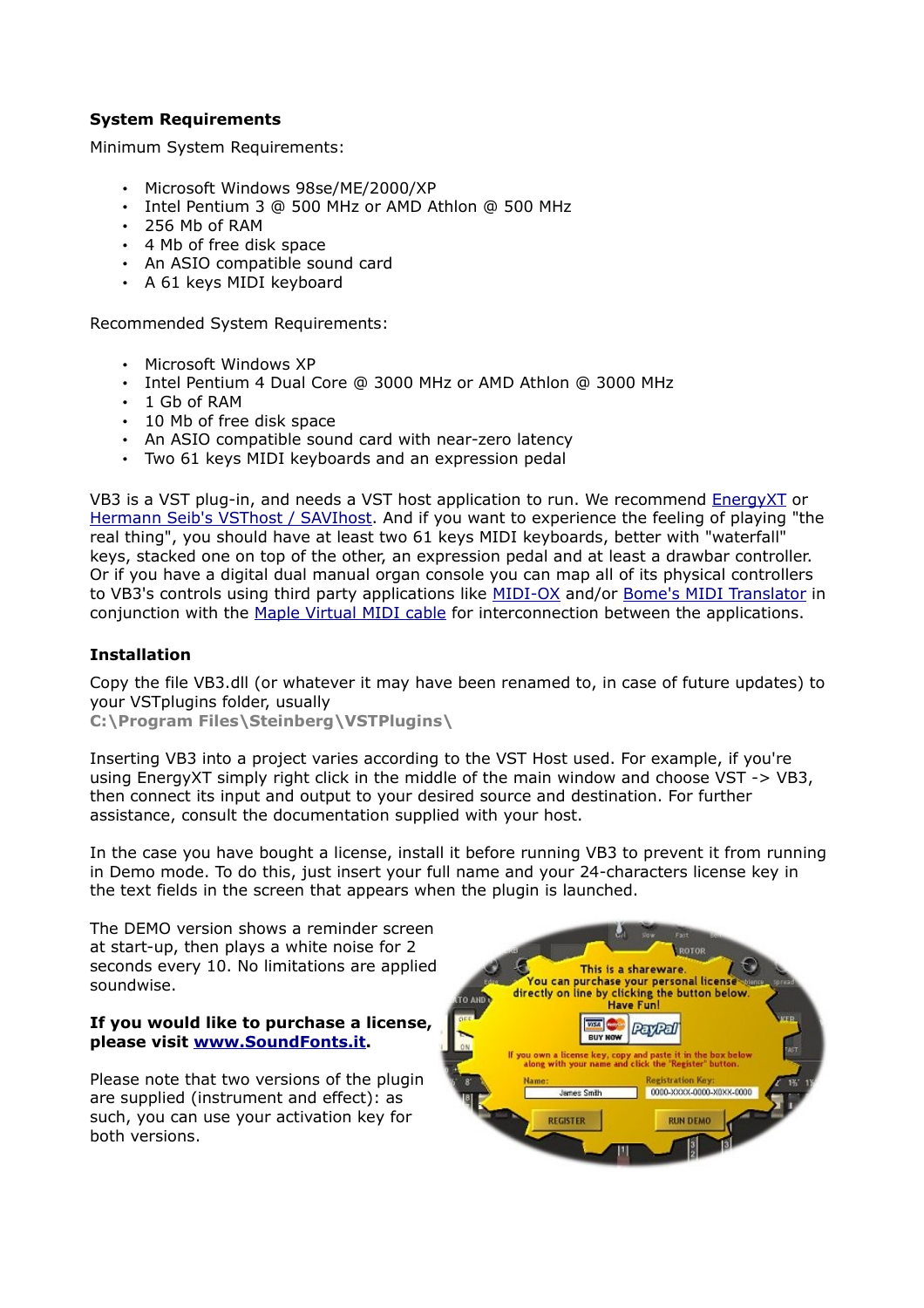## <span id="page-3-0"></span>**Instrument Description**

VB3 is a virtual tonewheel organ which simulates an american electromagnetic organ of the old days, but it's also capable of other simulations like the italian transistor organs of the seventies or the red-tolex organs played by famous pop bands of the sixties.

### **Main features:**

- Full polyphony (147 notes)
- Virtual 91 modeled tonewheels generator with accurate phase synchronization
- Adjustable leakage noise and cross modulation between tonewheels
- Three sets of waveforms: Set H (American Electromagnetic), Set F (Italian Transistor), Set V (Red Tolex Transistor)
- $\cdot$  Three different organ models **New in v1.2!**
- Adjustable global tuning New in v1.2!
- Foldback on 16" deactivable New in v1.2!
- Realistic motor wow & flutter *Improved in v1.2!*
- Busbars and 9 key contacts simulation Improved in v1.2!
- 17 steps drawbars
- Two separate sets of drawbars per manual
- Full "inverted octave" presets New in v1.2!
- String Bass with adjustable release time Improved in v1.2!
- Dynamic pickup coil impedance loss
- Adjustable generator filters scaling *Improved in v1.2!*
- Single triggered percussion with natural capacitor discharge/recharge
- Adjustable global Percussion Level New in v1.2!
- Adjustable global Percussion Decay New in v1.2!
- Vibrato/Chorus virtual scanner
- Adjustable Vibrato Scanner depth New in v1.2!
- Electronic vibrato simulation when Sets F or V are selected **New in v1.2!**
- Separated Upper and Lower V/C tablets with smooth switching New in v1.2!
- Dynamic tube overdrive simulation *Improved in v1.2!*
- Spring reverb *Improved in v1.2!*
- Smooth action volume pedal with adjustable MIDI response Improved in v1.2!
- Stereo wooden rotary speaker simulation with artificial environment and microphones positioning *Improved in v1.2!*
- Five different rotary speaker algorithms with adjustable "character" **New in v1.2!**
- Tone Cabinet (stationary speaker) simulation New in v1.2!
- Rotors brake position
- Adjustable background hum and noise Improved in v1.2!
- Very low CPU consumption *Improved in v1.2!*
- Midi controllable, supports VST automation
- Easy MIDI Learn function New in v1.2!
- $\cdot$  Up to four separated outputs **New in v1.2!**
- Upper and Lower manuals SPLIT with adjustable split point **New in v1.2!**
- Upper and Lower manuals octave transposers New in v1.2!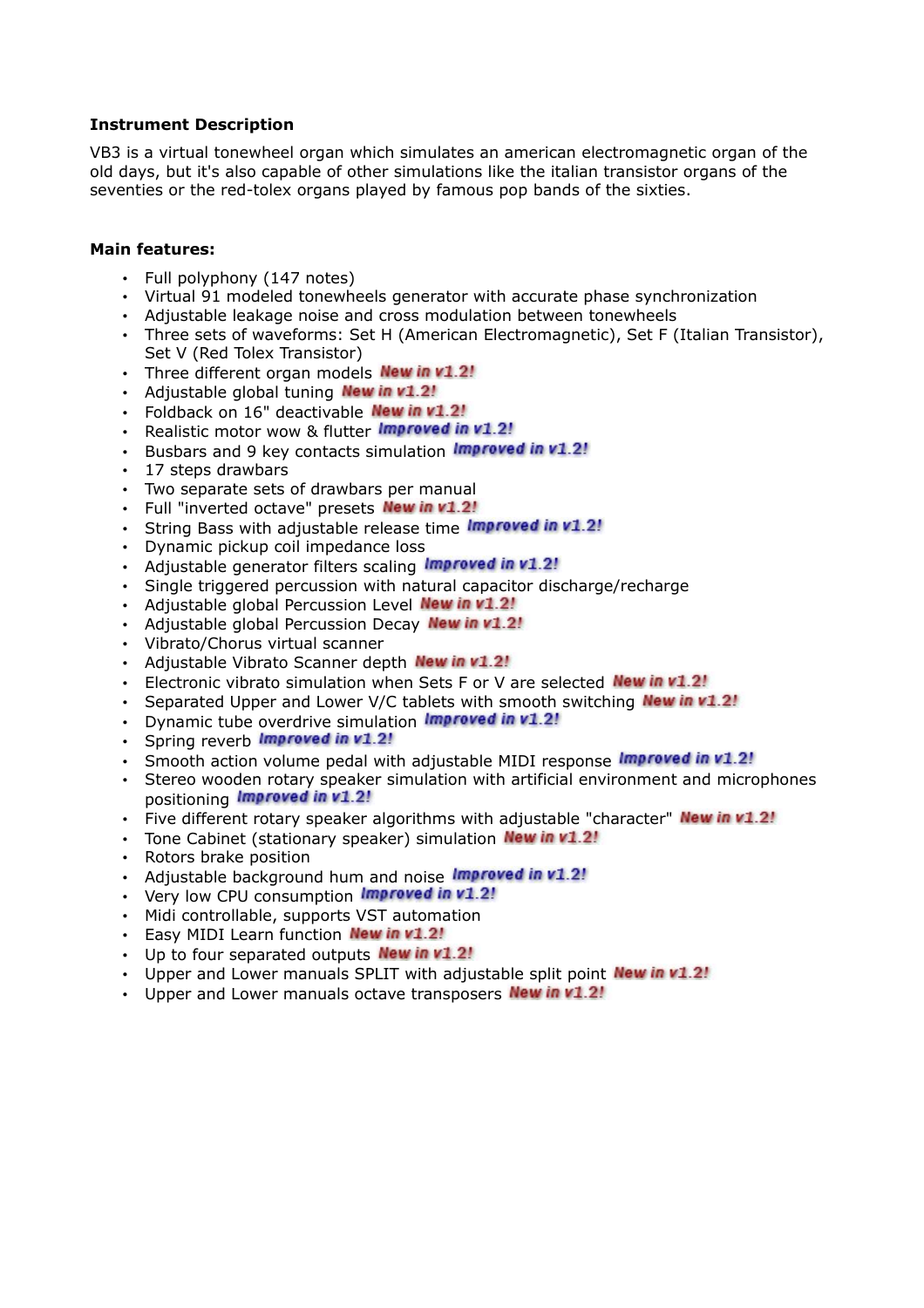## **How VB3 works**

Have a look at this scheme:



There is a "virtual tonewheel generator" which constantly plays 91 waveforms. When you depress a key, a connection matrix decides which "tonewheels" have to

be played according to the note played and the drawbars setting. If more than one note requires the same tonewheel to be played, this is amplified twice but no other "oscillators" are required other than the 91 already available. Actually, only 79 tonewheels are used for the two manuals, while the first 12 are only used for the first octave of the pedalboard. New in v1.2! You can, however, choose to use the first 12 tonewheels for the upper and lower manuals too by deactivating the foldback on the 16" drawbars from the Global Options Menu.



Also, you should know that VB3 doesn't use any samples. All the sound it

produces is 100% calculated in real-time. The waveforms are modeled after an accurate examination of actual electromagnetic organ's output signals, and digitally reproduced with the help of mathematical formulas and computations.

#### **Nine key contacts simulation**

The original american electromagnetic organ has, underneath each single key, 9 mechanical contacts, one for each drawbar. When a key is depressed these contacts are closed sequentially in a very short time interval, near contemporarily. In most cases you won't notice any particular effect due to this kind of mechanics, but some great organists take advantage of this feature in order to create some soft nuances during their playing. Unfortunately there's no way to let the computer know exactly how deep a key has been depressed, since the only message that a MIDI keyboard can send is that of note ON or OFF (leaving apart velocity and aftertouch features which, in this example, are unused). Thus, the simulation happens almost randomly.

New in v1.2! In VB3 version 1.2 the 9 Key Contacts simulation is always active. From the Preset Options Menu you can set the maximum time between the first and the last contact to be closed. The range is from 1 to 39 milliseconds. The effective time is calculated according to the MIDI velocity: the harder you hit a note, the shorter is the time required to close all 9 contacts. For softer keystrokes you'll have slower times beween contacts. And if you have ever played one of those beautiful vintage console organs, you do know what we're talking about, and you'll notice a great similarity between the real thing and this simulation.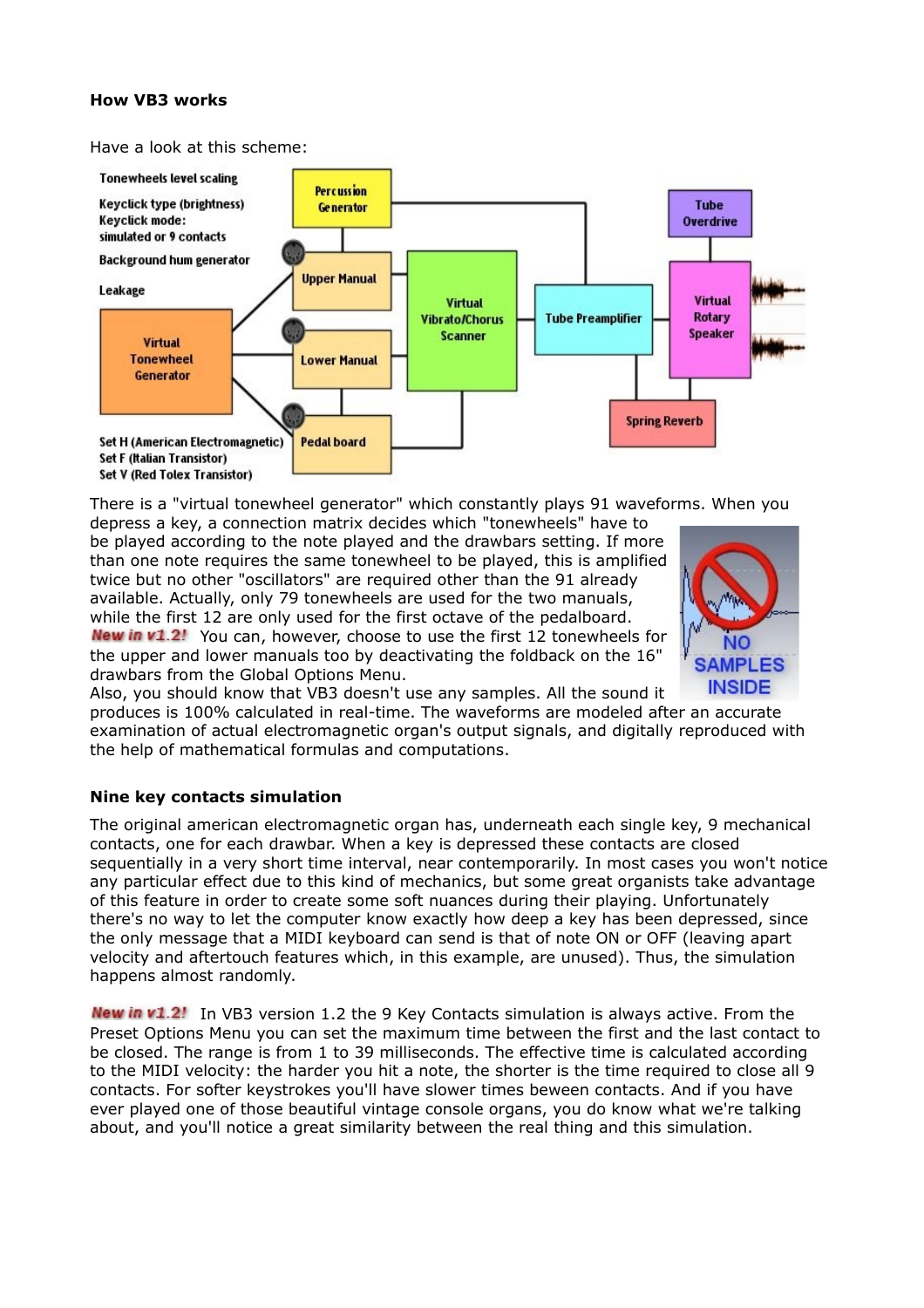#### **Two sets of drawbars per each manual... and more.**

What do you usually do with other tonewheel clone organs when you want to switch from a drawbar setting to another, and back again, and again, and again during a song? You can either change



presets and hope the organ is fast enough to not play any "hole", or you have to be fast to use the drawbars / faders / knobs... if you have any. With VB3 you have two separate sets of drawbars per each manual, two for the upper manual and two for the lower manual. The interface will show only one set at a time, but with the new selection switch you can switch from a set to the another simply by clicking on that switch or better you can use MIDI CC# 49 (for the upper manual) and  $CC# 59$  (for the lower manual) using values  $0=Set A$ ,  $127 = Set B$ .

**New in v1.2!** But if you have an extra octave below the 61 playing keys, you can also use the A# and B keys for switching respectively to Set A and B, and all other keys to choose between 9 pre-set drawbar settings, including the CANCEL (no sound) status, associated with the lower C key, just like in the real thing. These presets are user programmable, as shown below.

Please Note: for the upper manual you have access to the percussion feature only if Set B is selected. Please also note that there's a protection against accidental and unwanted preset switching that requires a keypress of at least 100 milliseconds in order to activate the desired preset.

## **Difference between Instrument Programs (or Patches) and Organ Presets.**

VB3 comes with 32 programs, easily accessible from the Preset Options Menu or by using your host's program functions. These programs store and recall almost all instrument's settings, including rotary speed selector, swell pedal and all other GUI controls, but excluding the Global Options (which are stored separately) and the SPLIT functions.

Organ Presets are a different matter. Like in the original console tonewheel organ, here you have two separate sets of drawbars per each manual, plus 9 pre-set drawbar combinations. These presets are accessible by clicking on the numbered stripes below the drawbars or using the octave below the first playable C key.

These 9 combinations are pre-set by the instrument manufacturer, but they can be freely edited by accessing the DAT file which is created the first time the instrument is run. This is a plain text file, open it with a common text editor. The last 18 rows of the file should read:

PresetU1=005320000 PresetU2=004432000 PresetU3=008740000  $President14=004544222$ PresetU5=005403000 PresetU6=004675300 PresetU7=005644320 PresetU8=006876540 PresetU9=327645222 PresetL1=004545440 PresetL2=004432220 PresetL3=007373430 PresetL4=004544222 PresetL5=006644322  $President6=005642200$ PresetL7=006845433 PresetL8=008030000 PresetL9=427866244

Each digit corresponds to a drawbar position, and the 9 digits correspond to the 9 drawbars as seen from left to right. Feel free to edit these numbers when the plugin is not in use, but be careful to not leave blank spaces at the end of each row and between rows. Also, be sure that each number has 9 digits, and leave the rest of the file untouched.

Erroneous alterations of the DAT file may cause instrument malfunctions. However, you can still delete the DAT file and let the software create it again in case of troubles.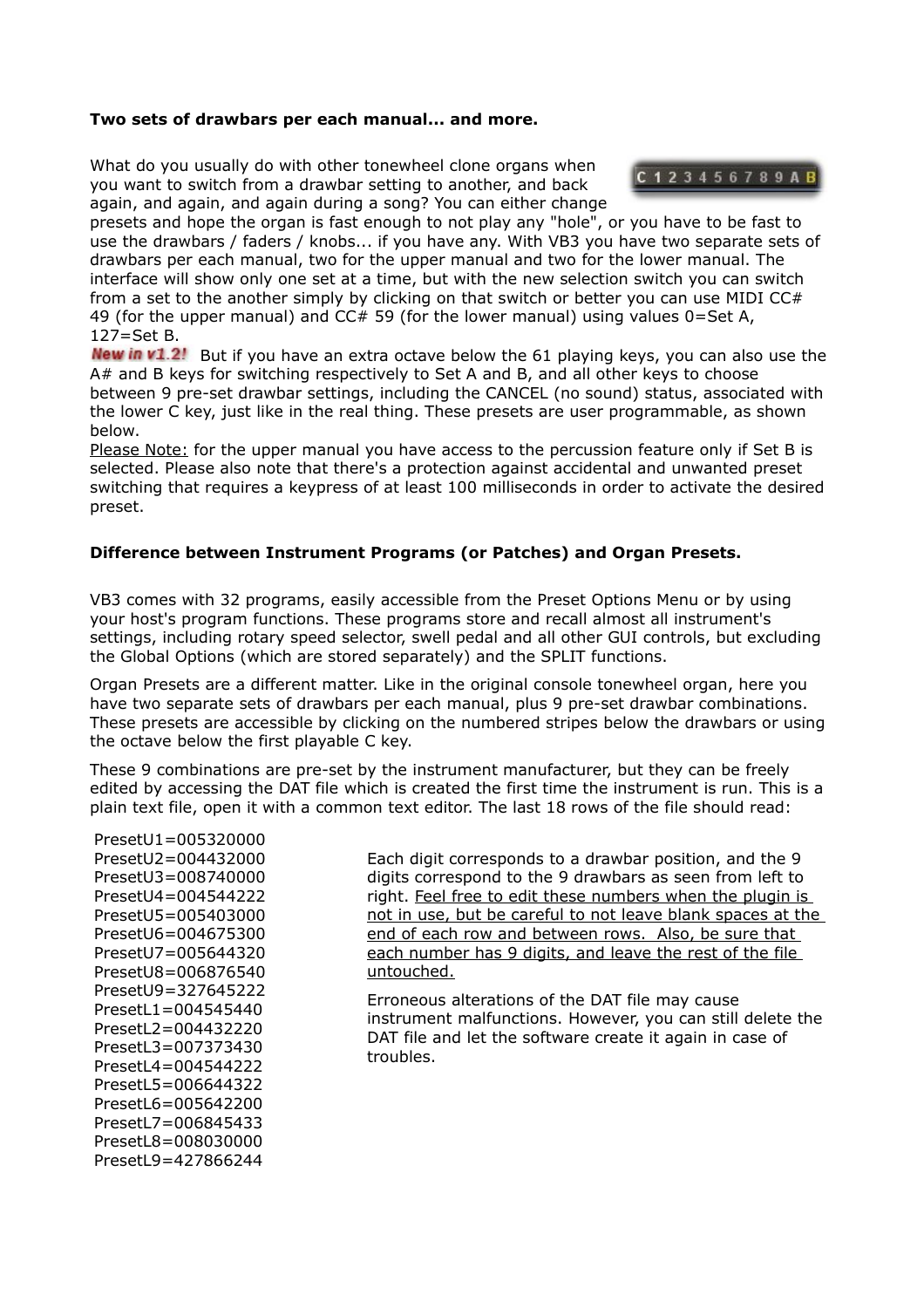### **Virtual Acoustics**

VB3 also provides an accurate simulation of the famous Rotary Speaker vastly used to amplify those amazing organs, but it not only simulates the speaker itself. As you surely know, all the sounds we hear in nature are the result of the actual sound source (a car's motor, a human's voice, a bird, etc.) and the natural reflections which happen in the surrounding environment, that is what we also know as "reverberation". VB3 recreates the environment where an imaginary Rotary Speaker is in, and is recorded with three or four microphones at a distance from the cabinet of about one feet each.

**Improved in v1.2!** In version 1.2 the rotary speaker simulation has been greatly improved. Now you can choose from five different algorithms:

1. Rock 147: the "Rock" algorithms are based on a four microphone configuration with a wider stereo separation, much amplitude modulation and a less reflective ambience. This considers a close miking with 4 dynamic mics;

2. Rock 122: very similar to the previous algorithm but supposed to simulate the use of two large diaphragm condenser microphones for the upper horn;

3. Jazz 122: almost the same as in VB3 version 1.1, based on a three condenser microphone configuration with a wide stereo image and a notable distance from the cabinet. This gives a brighter sound and a nice stereo effect, and is particularly suitable for Jazz and for the STOP position;

4. Rock 760: similar to "Rock 147" but the rotary cabinet is inspired to a solid-state stage model, supposedly with the horn deflectors removed, like many Rock and Prog bands of the seventies used to do. This results in a very pulsating modulation and a wide stereo image;

5. Monaural: same as algorithm "Rock 147" but based on a two-mics recording. This can be particularly useful in live situations where it's impossible or impractical to amplify the instrument in stereo.

6. Tone Cabinet: this is a simulation of a two-channel stationary speaker, presumably miked in stereo.

Also you can choose between a clean sound and an "aggressive" character, which gives a nice saturation on the



high frequencies at high volumes. With the few controls you have on the interface, you can vary the sonic result of the virtual recording of a Rotary Speaker: use the Distance knob to set the virtual microphones near or far from the cabinet: when you are very far, the sound becomes almost monaural, and the resonances of the wooden cabinet are prevalent on the dry speaker outputs. Basically, this control mixes between the cabinet resonance and the rotary sound. Use the Balance knob to balance between the bass rotor and the treble horn. Use the Spread knob to set the position of the two upper microphones relative to the cabinet louvers (wider or narrower stereo image).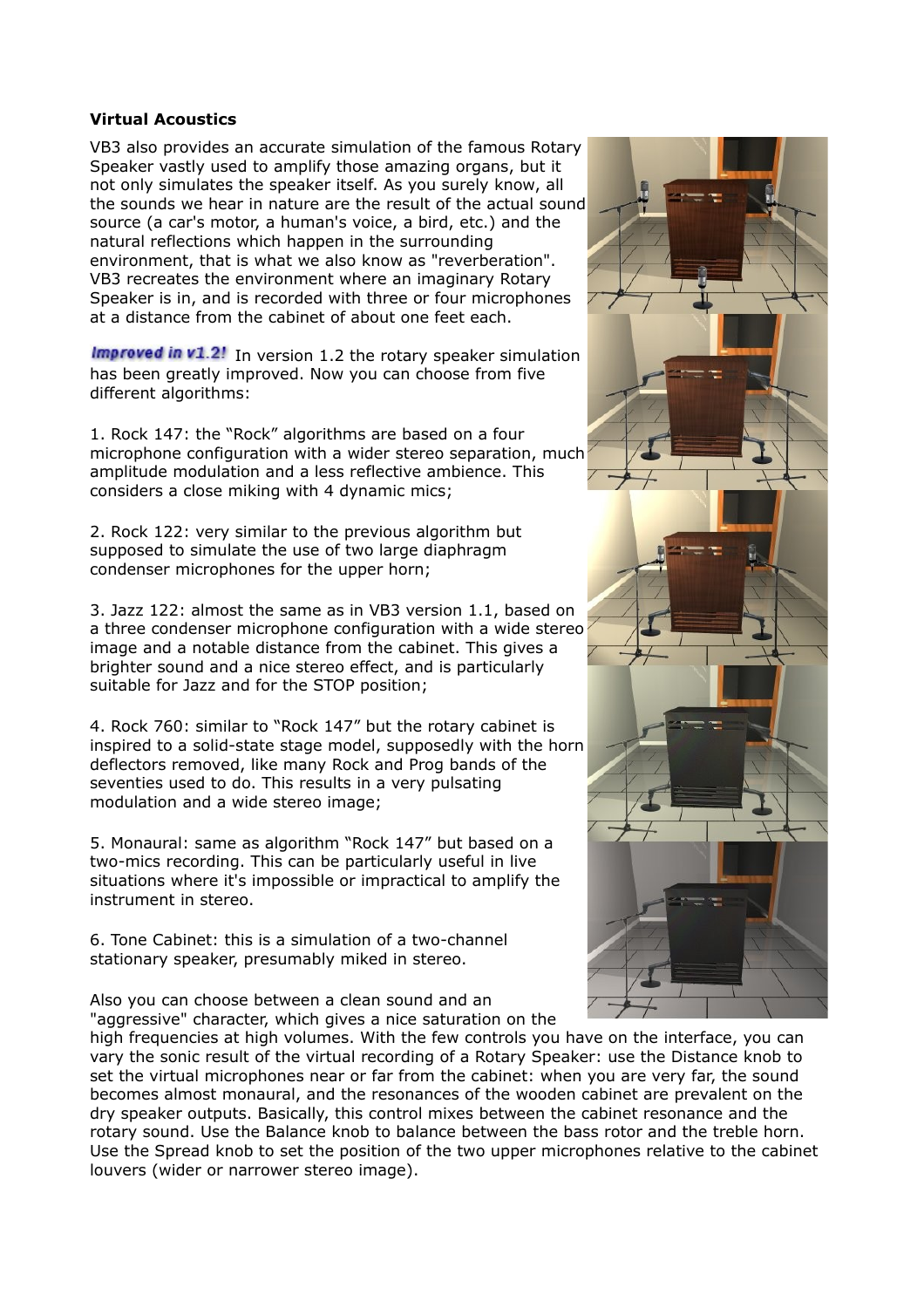## **The sweet contour: the "Vibrato Scanner"**

VB3 brings you a Vibrato / Scanner simulation 100% faithful to the original. In the electromechanical organ, the vibrato is accomplished using a series of LC filters which form an analogue delay line. This line is divided into a number of "taps", and each tap is connected to a terminal of a circular variable capacitor which, in turn, carries the sound from the organ's generator



to the preamplifier through a moving pickup. This fast movement causes a variation in pitch that generates the well known Vibrato effect. If this effect is coupled with the dry audio signal, you have a Chorus effect. In VB3 each single element of this electronic circuit is perfectly reproduced with the use of digital synthesis, with the aim to bring you the warm and *alive* sound of an electromechanical vintage organ.

New in v1.2! When you're using waveform Sets F or V (transistor organs), the V/C effect automatically switches to a common electronic vibrato simulation. The six steps are: Type V Min, Type V Max, Type F Slow Shallow, Type F Slow Deep, Type F Fast Shallow, Type F Fast Deep.

#### **The warm element: the "Tube Overdrive"**

Improved in  $v1.2!$  VB3 uses an all new approach to tube overdrive simulation. This new simulation is mainly based on the dynamic response of tube amplification electronics. If the nominal dynamic range is exceeded, the sound gets "saturated" and the result is a very musical and pleasant distorted sound. On the interface you only have two knobs and a switch: use the switch to turn on and off the distortion; the Drive knob lets you adjust the distortion amount along an exponential scale; the Edge knob lets you choose the harshness of the distortion: if you just want a sweet saturation, mostly on the low-end, keep this knob low, but if you need a very distorted



sound for your hard rock songs, you may want to increase this parameter. Move it at little steps and hear the result for yourself.

And what about the spring reverb? VB3 brings you the warmth of the famous "Type 4" american spring reverb of the sixties, driven by a tube preamplifier. The right tone for a great organ sound.

#### **The digital breath**

Among the many features that make VB3 a realistic simulation of the electromagnetic organ, there are a couple of internal "facts" that make it yet more "alive". As you may know, the tonewheel generator of the electromagnetic organ is driven by an asynchronous motor and is stabilized by a long series of springs, and is hung by four springs for more stability. Nevertheless, the intonation still flutters, even if in some models this fluctiation is hardly noticeable. Also, you should know that the passive components used for the generator filtering, mostly responsible of the "leakage" defect, can vary their value from time to time according to weather, humidity, wear, temperature, etc. resulting in a slightly different leakage component in the sound. Not to mention that not all the keys have the same keyclick. Well, VB3 reproduces all these behaviours randomly every time it is run.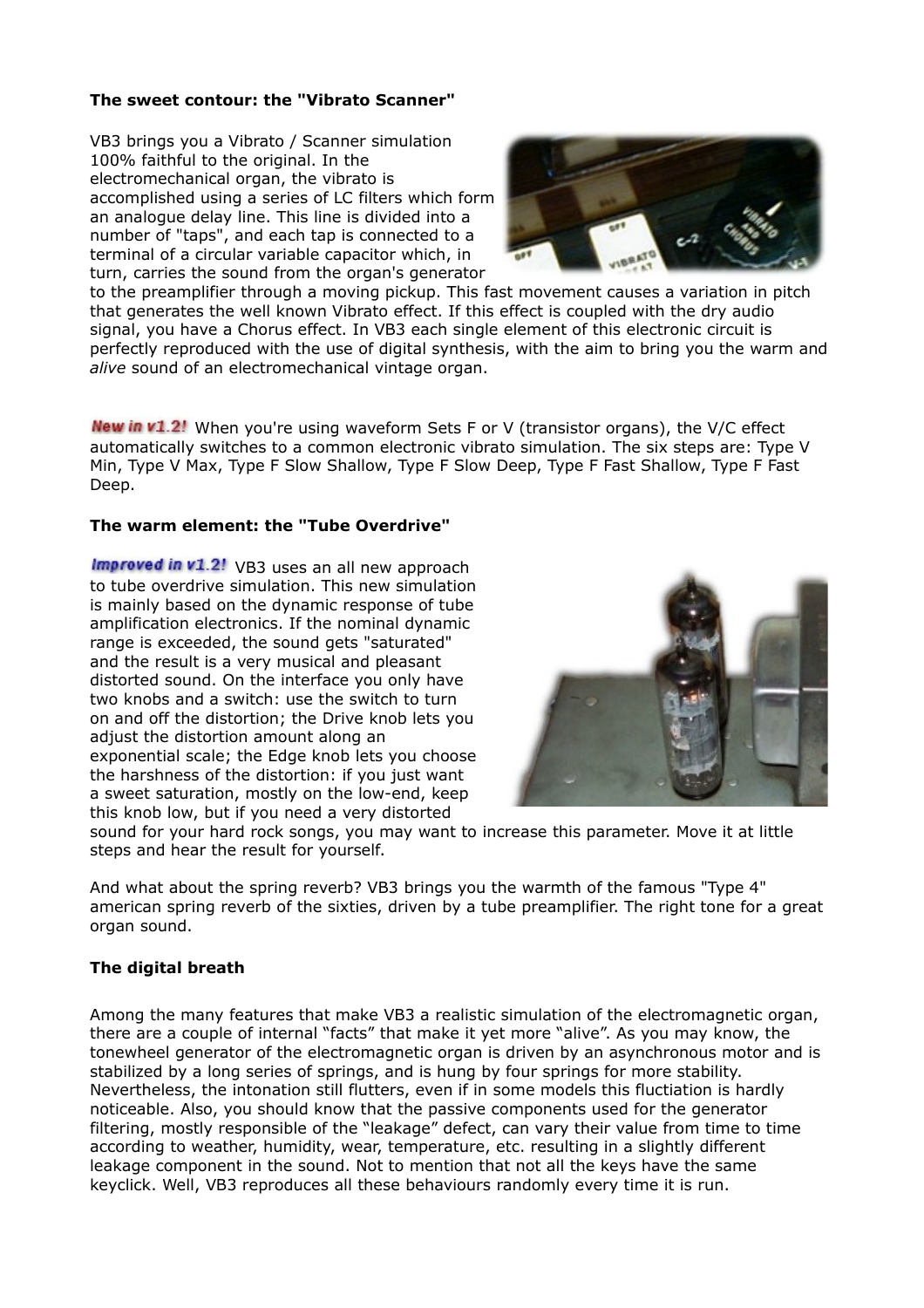## <span id="page-8-0"></span>**Panel Controls**

VB3 reflects the same controls you will find on one of the most famous models of the american tonewheel organ, with the same look, in the same positions and with almost the same lables, so if you're familiar with the real thing you won't find yourself confused when looking at VB3's interface. Other controls are there for further sound customization. Here are just a few guidelines for a better and quicker use of the software.

- Like a real organ, turning on the percussion mutes the 1' upper drawbar.
- Like a real organ, when the percussion is set to "Normal", the volume of the upper drawbars is decreased.

## **The Preset Options Menu**

Here you can set a number of options that will be saved with your presets:

- 1. Waveform set:
- 2. Set H: American Electromagnetic
- 3. Set F: Italian Transistor
- 4. Set V: Red Tolex Transistor When waveform Set F or V is selected, the Vibrato effect switches automatically to "Electronic Vibrato" and the leakage noise will be turned off.



- 5. Set the KeyClick type: dark or bright. This is not a simple equalization: this settings actually affects the algorithm used to generate the electrostatic discharge noise that you hear at each keypress. Some of the older tonewheel organs have a darker tone, while modern ones (and for "modern" we mean those build in the seventies) usually have a brighter tone. This is particularly audible in the high frequency range.
- 6. Set the max time delay between keycontacts. As already explained in the dedicated chapter, with this option you can choose the maximum time lapse between the first and the last key contact to be closed (and reopened) when you depress (or release) a key. The actual time is calculated based on the MIDI note velocity: the harder you press a key, the faster the contacts are closed, resulting in a shorter keyclick.
- 7. Set the volume of the background hum noise: Off, Low, Mid, High. This is the continuous playback of a long sample that gets generated during the plugin initialization phase. This noise produces the AC current hum, the circuitry hiss and the tonewheel leakage.

In this same menu you can see other functions:

- 1. Preset List: here you have the complete list of all factory presets;
- 2. "Revert to factory presets": with this function, you can recall all the factory presets and cancel all your editing. You can save your own preset bank by using your VST host's internal facilities;
- 3. "Save current as Start-Up": with this function, you can save a special preset which will be loaded automatically each time the plugin is run. This way, you can have your "start-up" setting. VB3 will save a standard "FXP" preset file named {name\_of\_the\_DLL}.fxp in the same folder where the DLL file resides.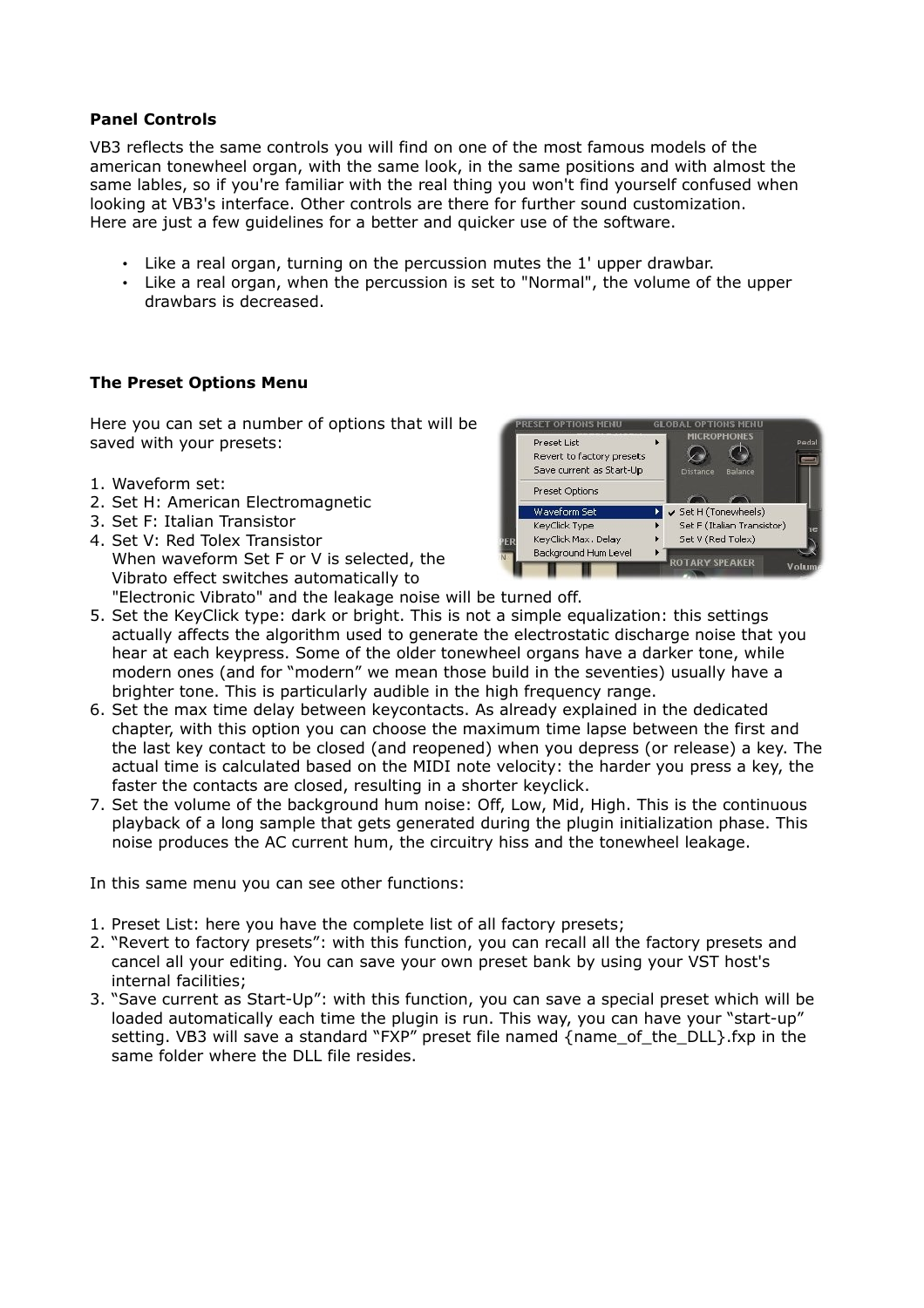# **The Global Options Menu**

- 1. Choose the MIDI channels for UPPER, LOWER and PEDALBOARD;
- 2. Choose whether to invert the response to the MIDI CC for the drawbars;
- 3. Receive MIDI Program Change: enable this option if you wish to switch programs from your MIDI keyboard sending Program Change events;
- 4. Use MIDI Velocity for KeyClick: this option is ON by default, but you may need to switch it off if your keyboard controller doesn't send the Velocity information. This is only used for the keyclick simulation as described before;
- 5. Enable/Disable Organ Preset Octave: if you don't want to use the first octave for switching organ presets, set this option to 'no';
- 6. Set the Global Tuning, from A=437 Hz to A=443 Hz;
- 7. Choose between different models of organs, based on measurements from actual console organs;
- 8. Set the Leakage noise level: None, Low, Mid, High;
- 9. Set the ToneWheel volume scaling:
- 10.Flat: default setting, based on actual organ measurements;
- 11.Ascending: higher harmonics (tonewheels) are louder, brighter timbre;
- 12. Mid Cut: harmonics in the middle range play quieter:
- 13.Mid Boost: harmonics in the middle range play louder (this setting particularly boosts the last 2 octaves for all drawbar configurations);
- 14.Descending: higher harmonics are softer, resulting in a darker overall timbre;
- 15.Set the overall Percussion Decay Time;
- 16.Set the overall Percussion Level;
- 17.Set the overall Vibrato Scanner Depth;
- 18.Choose whether to disable the foldback on the 16" drawbar or not;
- 19.Choose the appropriate volume pedal scaling that matches best your physical volume pedal; P settings are positive course, N settings invert the pedal response;
- 20.Choose wether to use a single controller or two different controller for the Rotary Speaker speed changes;
- 21. Adjust the wind noise level caused by the virtual Speaker rotors;
- 22.Choose your preferred virtual Rotary Speaker type;
- 23.Choose the sonic "character" of the Rotary Speaker;
- 24.Choose the number of outputs:
- 25.Single stereo output: output from the rotary effect;
- 26.Two outputs: a stereo couple plus a mono out coming from the dry organ;
- 27.Three outputs: adds a mono out coming from the reverb effect.

When in Demo mode, you can see two further functions:

- Register on-line, opens your default web browser pointing to the web site where you can purchase your license;

- Enter registration key, re-opens the registration screen in case you already own a key and you wish to activate the software.

*Note: the global options are saved automatically at every modification and when the instrument is closed.*

| <b>LOBAL OPTIONS MENU</b>                 |  |
|-------------------------------------------|--|
| Global Options                            |  |
| Upper MIDI Channel                        |  |
| Lower MIDI Channel                        |  |
| Pedalboard MIDI Channel                   |  |
| Drawbars MIDI Response                    |  |
| Receive MIDI Program Change               |  |
| Use MIDI Velocity for Keyclick            |  |
| Enable Organ Preset Octave                |  |
| Global Tuning                             |  |
| Organ Type                                |  |
| Leakage Level                             |  |
| <b>Tonewheel Scaling</b>                  |  |
| <b>Percussion Decay</b>                   |  |
| Percussion Level                          |  |
| Vibrato Scanner Depth                     |  |
| Foldback on 16'                           |  |
| Swell Pedal Response                      |  |
| Rotary Speed Controller                   |  |
| Rotary Wind Noise                         |  |
| Rotary Speaker Type                       |  |
| Rotary Speaker Character                  |  |
| Output Options (requires plug-in restart) |  |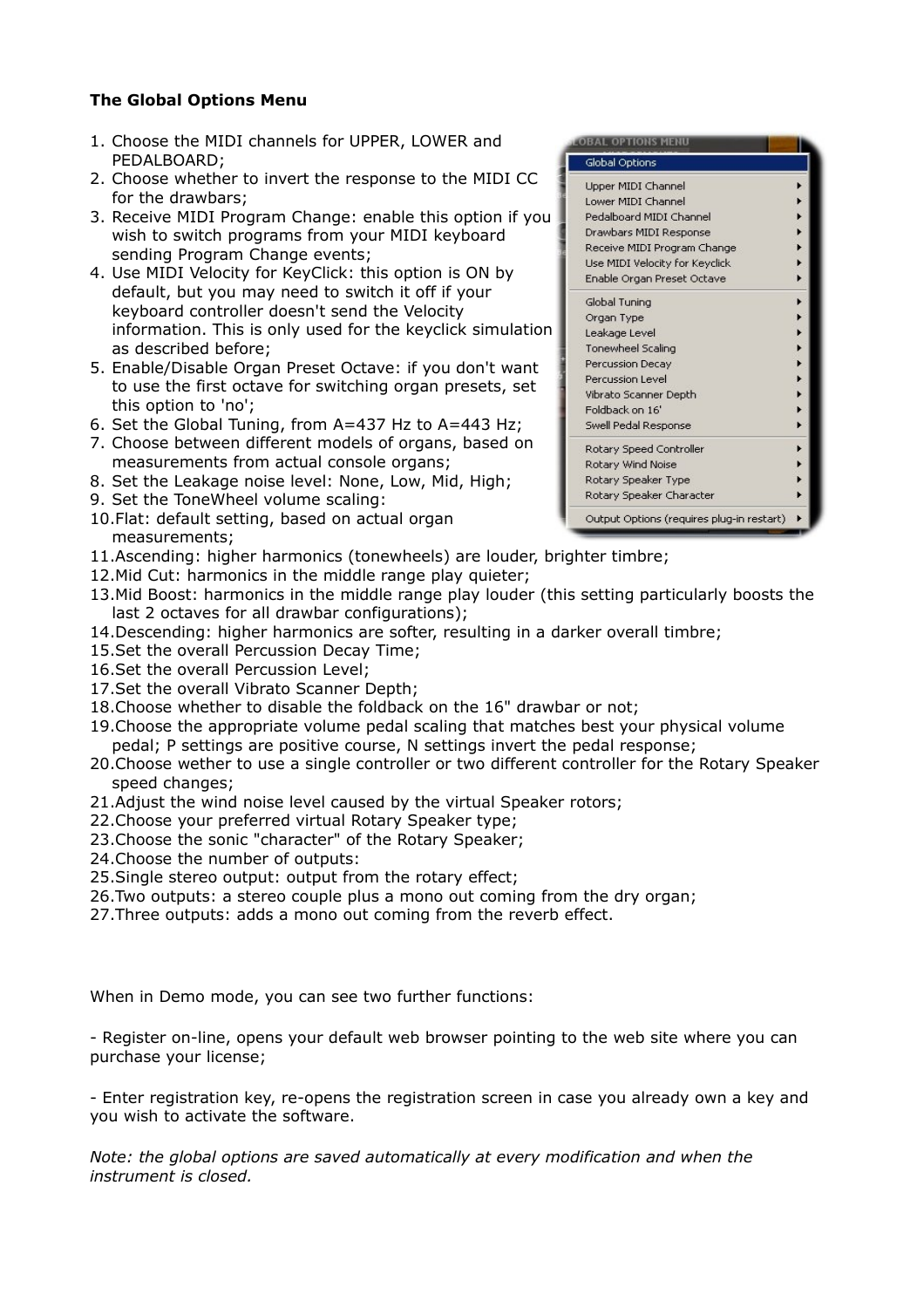## **Using the GUI controls**

When you move a knob on the User Interface, a small display appears on the screen showing the current value of the active control.

Tips on using the interface:

- to reset a control to its default value, hold down CTRL and click it;
- for "fine tuning" knob movements, hold down SHIFT while moving the knob;
- all knobs react to both vertical and horizontal movement;
- hold down the ALT key to activate the circular control of the knobs.

# **Useful Tips**

To hear the dry sound from the virtual tonewheel generator:

- 1. Turn off the Rotary effect
- 2. Keep the TONE knob at max
- 3. Turn off the overdrive effect
- 4. Select Hum Type = OFF

For a transistor organ simulation:

- 1. Do everything as above described
- 2. Select TW Set = Set F or Set V
- 3. Lower the keyclick
- 4. Preferably only use the even drawbars up to 2'

To connect VB3 to a real rotary speaker

- 1. Do everyting as above described (turn off rotary, overdrive, Tone at max)
- 2. Preferably set TW. Scaling = Flat

# **General Warnings**

- 1. When changing parameters like TW Set, TW Scaling, Leakage and Tuning the software must recompute the internal wavetables, so a glitch in the audio could be heard or, if any notes are still depressed, the sound could be muted. It is adviced not to play when changing these parameters.
- 2. When the brake is used, i.e. when you set the Rotary effect in stop position, the horns stop randomly after they gradually slow down, and sometimes the position they take could cut or amplify certain frequencies. This also happens with the real thing. If you don't like the position they are at, just set the speed at slow and intermittently disable the brake until you hear the sound you like.
- 3. Use the knobs "Distance", "Ambience", "Balance" and "Spread" to search the right position of the virtual microphones with respect to the rotary speaker and the virtual environment, according to your tastes. Do this in order to obtain the correct balance between the direct sound from the speaker and the environmental reflections. This situation also applies to the real instrument.
- 4. VB3 can support sample rates up to 96 Khz, but it is strongly recommended to not exceed the 48 Khz sample rate, for optimal performance and reliability (and lower CPU usage).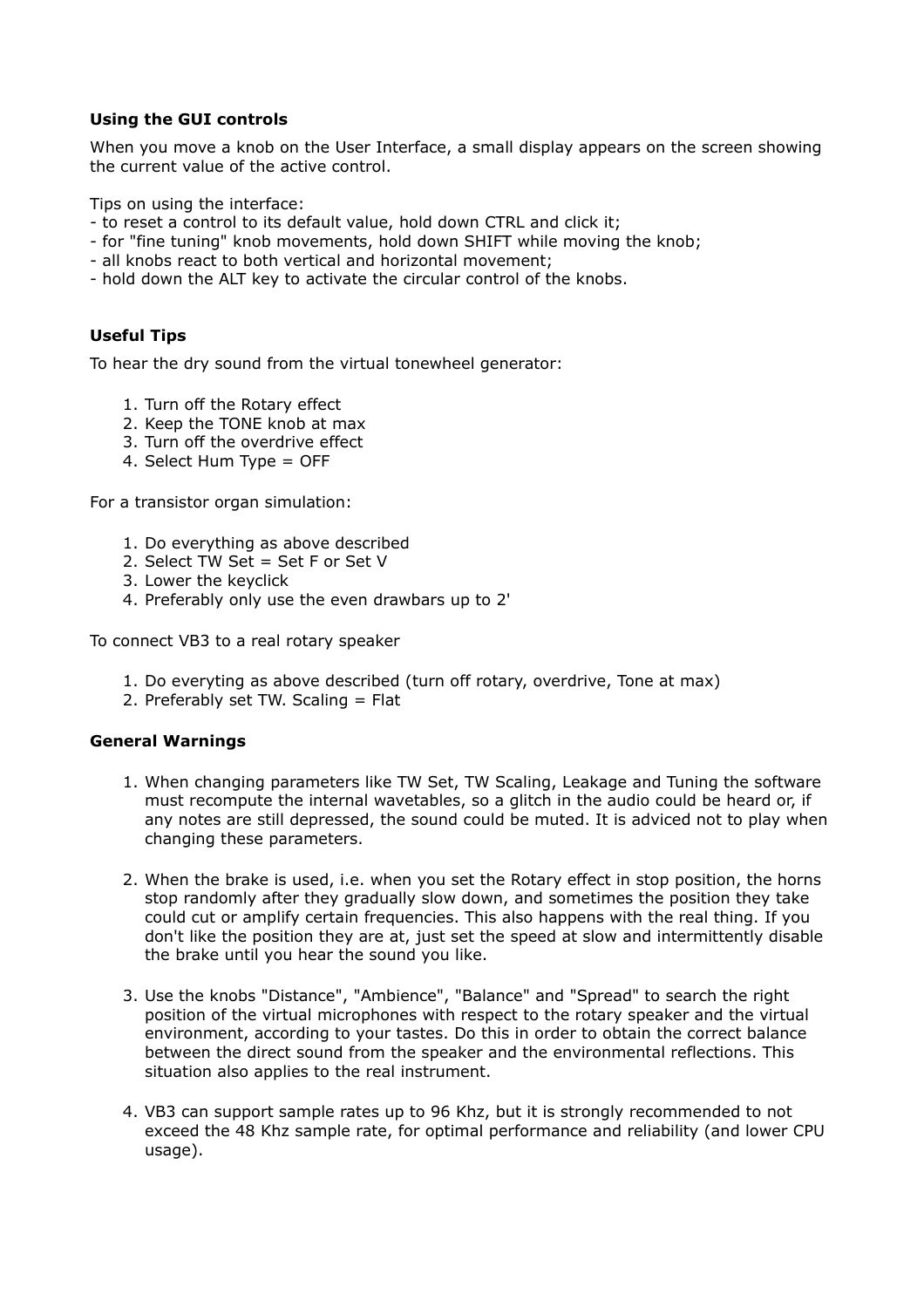## **The SPLIT and Transpose Functions**

New in v1.2! If you only have a 61 keys or an 88 keys master keyboard and you still wish to play both upper and lower organ manuals, you can take advantage of the SPLIT function. To activate the keyboard split, click the SPLIT button on the middle of the interface. This way, the keyboard is split into two portions: left side plays the lower manual, right side plays the upper manual, and the instrument is now receiving notes from all MIDI channels. If you wish to set another split point other than the middle C, right click on the active note (visible in yellow) and press the disired key on your keyboard. The choosen key is the fist playable key of the upper manual. You can also transpose both manuals individually by one octave lower or one octave upper. This can be useful in the case you have an 88 keys controller.

Please note: these settings will be automatically stored when the program is closed. Also, please note that when the SPLIT function is active, only the upper preset "inverted" octave is accessible. Notes exceeding the playable range (61 notes per manual) are muted.

## <span id="page-11-0"></span>**MIDI Mapping**

**New in v1.2!** You can assign your MIDI controllers to any of the available controls using the MIDI Learn function. It's very easy: just right-click on a knob or switch of your choice. A menu should pop-up. The first item shows the control's name, the second item shows the MIDI CC# currently associated to that control, the last item activates the MIDI Learn status. Click on "MIDI Learn", the tooltip text should say "Waiting for incoming



MIDI data...". Now move a knob/slider/whatever on your physical controller. At this point you should see the virtual control following the movements of the physical control. To abort the "wait state" click on the first menu item, and to reset the assigned control (MIDI Forget) click the second menu item.

The MIDI Map is automatically stored when you quit the plugin in a file named "{name\_of\_the\_dll}.dat" located in the same directory where the DLL file resides. This is a plain text file, but please don't edit it manually.

Please note: MIDI Controllers respond on all Channels, so be sure that your controller sends all controls with the same channel, or else you'll find two different physical controls (knobs, faders, etc.) moving the same parameters on the screen, or a single physical control moving more than one parameter on screen.

Plase also note that VB3:

- doesn't allow assignment of CC# 0;
- doesn't respond to Pitch Bend messages, or maybe it does... who knows;
- responds on CC#120 & CC#123 for "All Notes Off" (muting and reset).